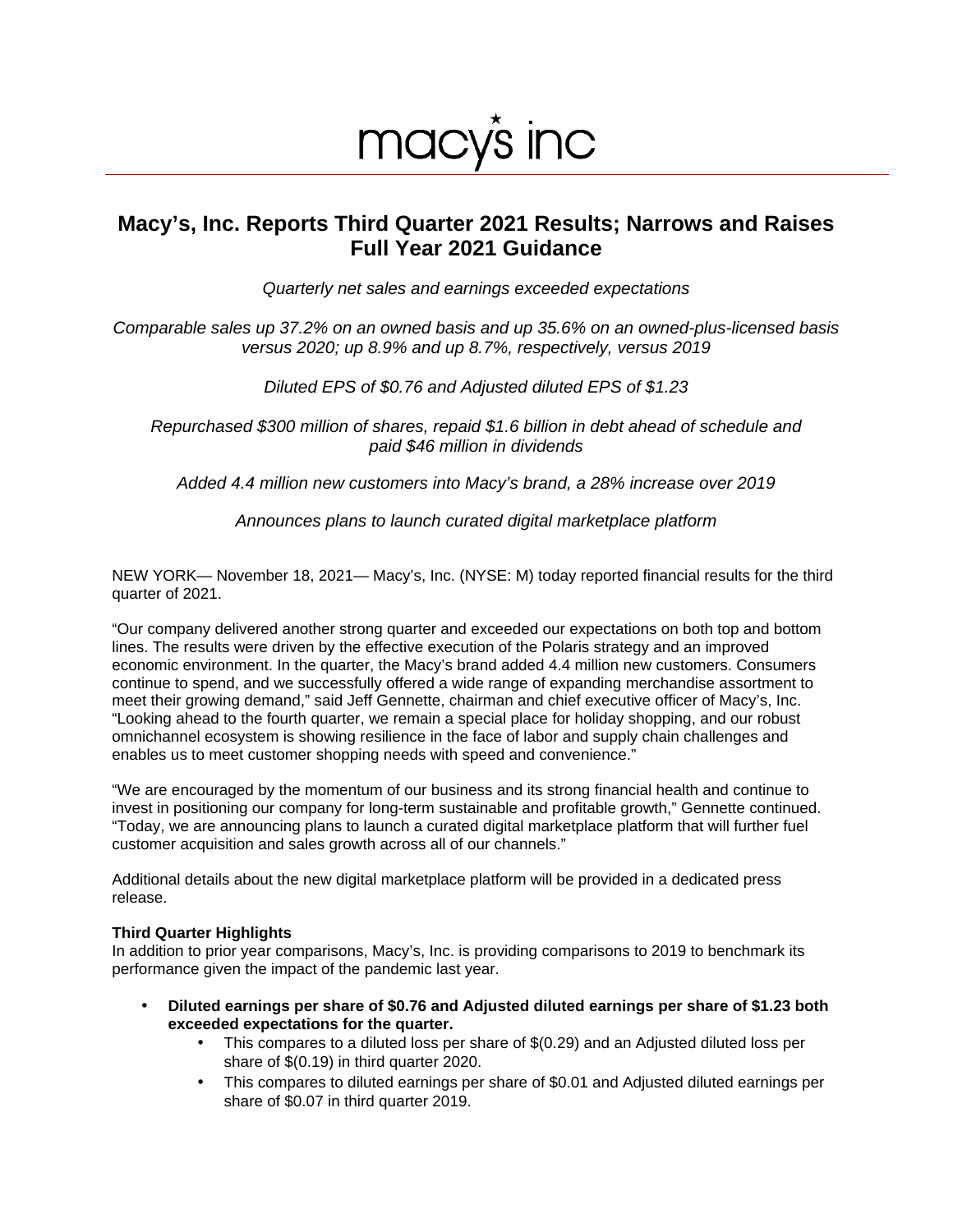- In the third quarter 2021, Adjusted diluted earnings per share excludes the charges related to the recognition of fees associated with the early retirement of debt.
- **Comparable sales up 37.2% on an owned basis and up 35.6% on an owned-plus-licensed basis versus 2020; up 8.9% and up 8.7%, respectively, versus 2019.** 
	- On a comparable owned-plus-licensed basis, the third quarter 2021 includes a 200-basis point benefit resulting from the shift of the Friends and Family promotional event into the third quarter from the fourth quarter as compared to 2019.
- **Digital sales increased 19% versus third quarter 2020 and grew 49% versus third quarter 2019.**
	- Digital penetration was 33% of net sales, a 5-percentage point expected decline from third quarter 2020, but a 10-percentage point improvement over third quarter 2019.
- **Highlights of the company's nameplates include:** 
	- **Macy's comparable sales were up 36.4% on an owned basis and up 35.1% on an owned-plus-licensed basis compared to the third quarter of 2020, and up 9.0% and 8.4%, respectively, compared to the third quarter of 2019.**
		- Approximately 4.4 million new customers shopped the Macy's brand, a 28% increase compared to third quarter 2019, with 41% of these customers coming through the digital channel in third quarter 2021.
		- Platinum, Gold and Silver customers in the Star Rewards Loyalty program continued to engage, with the average customer spend up 16% compared to the third quarter of 2019.
		- The Bronze segment of the Star Rewards Loyalty program, its youngest and most diverse loyalty tier, continued to grow with the addition of 2.3 million new members during the quarter.
		- Categories that were solid throughout the pandemic, including home, fragrances, jewelry, watches and sleepwear, continued to see strong sales performance.
		- Occasion-based categories, such as dresses, men's tailored and luggage, continued to recover.
		- Emerging categories, such as toys and pets, showed encouraging results and the company continues to expand on those categories and related brands.
	- **Bloomingdale's comparable sales on an owned basis were up 43.4% and on an owned-plus-licensed basis were up 38.5% compared to the third quarter of 2020, and up 9.1% and 11.2%, respectively, compared to the third quarter of 2019.** 
		- Results were driven by strong sales of luxury handbags, fine jewelry, home, men's shoes and contemporary apparel.
	- **Bluemercury comparable sales were up 39.5% on an owned and owned-pluslicensed basis compared to the third quarter of 2020, but down 2.2% on an owned and owned-plus-licensed basis compared to the third quarter of 2019.**
		- Private brands, home fragrance and treatment showed strong sales performance during the quarter.
- **Gross margin for the quarter was 41.0%, up from 35.6% in third quarter 2020 and up 100 basis points from third quarter 2019.**
	- Improvement as a result of merchandise margin was largely due to benefits from pricing, promotion and inventory productivity enhanced by the Polaris strategy.
	- Delivery expense as a percent of net sales increased 170 basis points from third quarter 2019, due to increased digital penetration.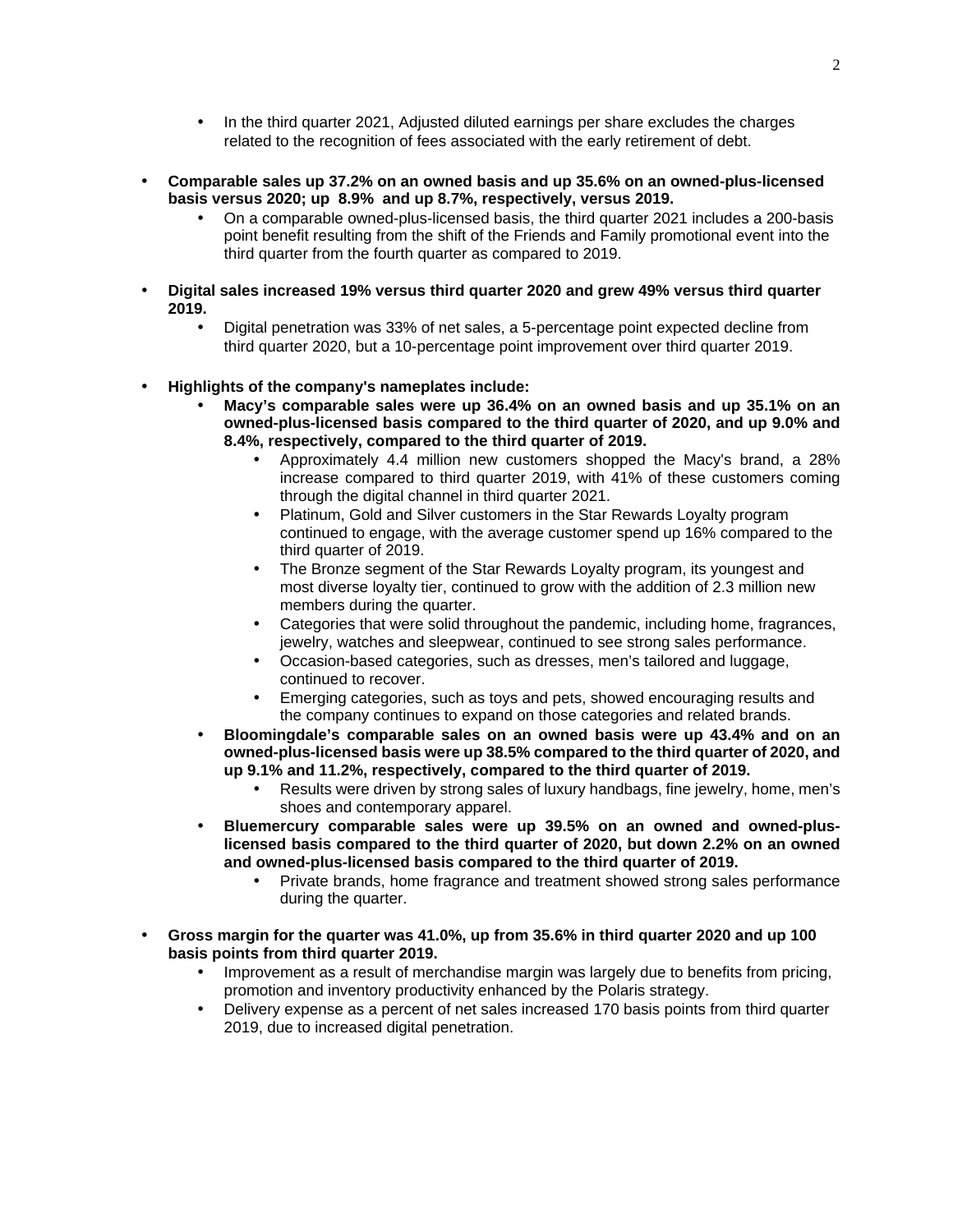- **Inventory was up 19.4% from third quarter 2020 but down** 15.4% **from third quarter 2019.**
	- Compared to 2020, the company has increased inventory to meet demand in stores and online. The company implemented several measures to mitigate supply chain disruptions and does not expect to be materially impacted during the fourth quarter 2021.
- **Selling, general and administrative ("SG&A") expense of \$1.97 billion, a \$229 million improvement from third quarter 2019.** 
	- SG&A expense as a percent of sales was 36.3%, an improvement of 630 basis points from third quarter 2019.
	- The quarter benefited from disciplined expense management and improved productivity resulting from the company's Polaris strategy, including the permanent cost savings realized in 2020, along with reduced labor costs due to elevated job openings in stores.

#### • **Net credit card revenue of \$213 million, up \$30 million from third quarter 2019.**

- Represented 3.9% of sales, 100 basis points lower than third quarter 2020 and 40 basis points higher than third quarter 2019.
- Improved bad debt levels driven by strong customer credit health continued to contribute to the growth of credit card revenue.
- **Strong cash generation year-to-date allowed for execution of capital allocation priorities:**
	- Repurchased \$300 million of shares, accounting for 60% of the \$500 million authorization.
	- Repaid early \$294 million of debt due in January 2022 in addition to the early repayment of the previously announced \$1.3 billion senior secured notes in August.
	- Paid \$46 million in cash dividends to shareholders.

#### **Revised Full-Year 2021 Guidance**

The company is narrowing and raising its full-year 2021 guidance.

|                                                   | <b>Revised Guidance 2021</b> | <b>Prior Guidance 2021</b> |
|---------------------------------------------------|------------------------------|----------------------------|
| Net sales                                         | \$24.12B - \$24.28B          | \$23.55B - \$23.95B        |
| Adjusted diluted earnings per<br>share            | \$4.57 - \$4.76              | $$3.41 - $3.75$            |
| Adjusted EBITDA as a percent   >12.5%<br>of sales |                              | <u>11% - 11.5%</u>         |

In the fourth quarter 2021, comparable sales on an owned-plus-licensed basis versus 2019 are expected to increase between 2% and 4%. This includes an approximately 125-basis point adverse impact due to the shift of the Friends and Family promotional event from the fourth quarter into the third quarter as compared to 2019. A full overview of the company's guidance can be found in the third quarter 2021 earnings presentation at www.macysinc.com/investors.

#### **Conference Call and Webcasts**

A webcast of Macy's, Inc.'s call with analysts and investors to report its third quarter 2021 sales and earnings will be held today (November 18, 2021) at 8:00 a.m. ET. Macy's, Inc.'s webcast, along with the associated presentation, is accessible to the media and general public via the company's website at www.macysinc.com/investors. Analysts and investors may call in on 1-800-458-4121, passcode 5692619. A replay of the conference call and slides can be accessed on the website or by calling 1-888-203-1112 (same passcode) about two hours after the conclusion of the call. Additional information on Macy's, Inc., including past news releases, is available at [www.macysinc.com/pressroom.](http://www.macysinc.com/pressroom)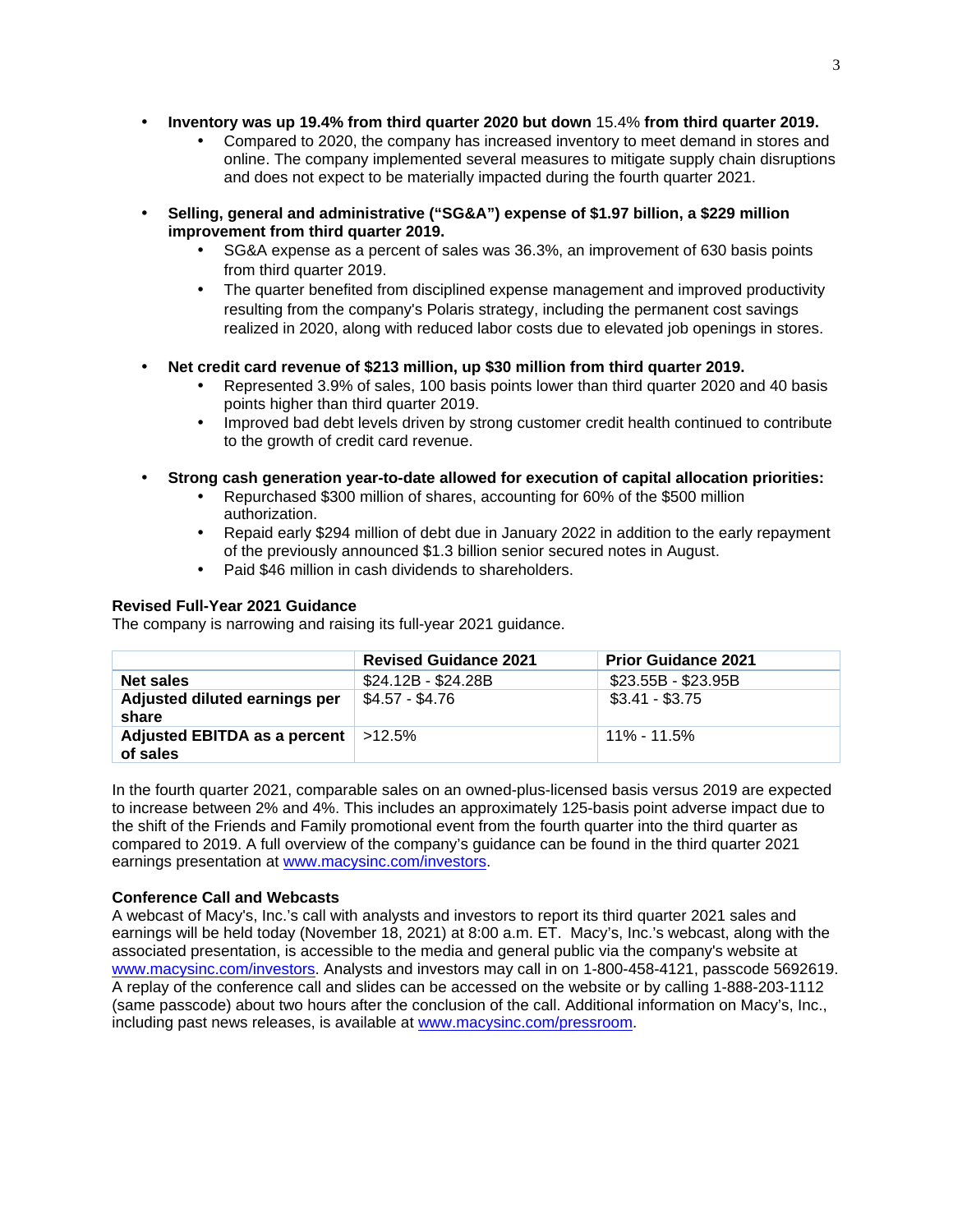Adrian Mitchell, chief financial officer of Macy's, Inc., will participate in a fireside chat at the Morgan Stanley Virtual Global Consumer & Retail Conference at 8:00 a.m. ET on December 2, 2021. Media and investors may access a live audio webcast of the presentation at [www.macysinc.com.](http://www.macysinc.com/) A replay of the webcast will also be available on the company's website.

#### **Important Information Regarding Financial Measures**

Please see the final pages of this news release for important information regarding the calculation of the company's non-GAAP financial measures.

#### **About Macy's, Inc.**

Macy's, Inc. (NYSE: M) is one of the nation's premier omnichannel retailers. Headquartered in New York City, the company comprises three retail brands: Macy's, Bloomingdale's and Bluemercury. With a robust e-commerce business, rich mobile experience and a national stores footprint, our customers can shop the way they live — anytime and through any channel. For more information, visit macysinc.com.

#### **Forward-Looking Statements**

All statements in this press release that are not statements of historical fact are forward-looking statements within the meaning of the Private Securities Litigation Reform Act of 1995. Such statements are based upon the current beliefs and expectations of Macy's management and are subject to significant risks and uncertainties. Actual results could differ materially from those expressed in or implied by the forward-looking statements contained in this release because of a variety of factors, including the effects of the COVID-19 pandemic on Macy's customer demand and supply chain, as well as its consolidated results of operation, financial position and cash flows, Macy's ability to successfully implement its Polaris strategy, including the ability to realize the anticipated benefits within the expected time frame or at all, conditions to, or changes in the timing of proposed real estate and other transactions, prevailing interest rates and non-recurring charges, the effect of potential changes to trade policies, store closings, competitive pressures from specialty stores, general merchandise stores, off-price and discount stores, manufacturers' outlets, the Internet and catalogs and general consumer spending levels, including the impact of the availability and level of consumer debt, possible systems failures and/or security breaches, the potential for the incurrence of charges in connection with the impairment of intangible assets, including goodwill, Macy's reliance on foreign sources of production, including risks related to the disruption of imports by labor disputes, regional or global health pandemics, and regional political and economic conditions, the effect of weather, labor shortages, the amount and timing of future dividends and share repurchases and other factors identified in documents filed by the company with the Securities and Exchange Commission, including under the captions "Forward-Looking Statements" and "Risk Factors" in the company's Annual Report on Form 10-K for the year ended January 30, 2021 and Quarterly Report on Form 10-Q for the quarterly period ended July 31, 2021. Macy's disclaims any intention or obligation to update or revise any forward-looking statements, whether as a result of new information, future events or otherwise, except as required by law.

Media - Karina Frayter [media@macys.com](mailto:media@macys.com)

Investors - Mike McGuire [investors@macys.com](mailto:investors@macys.com)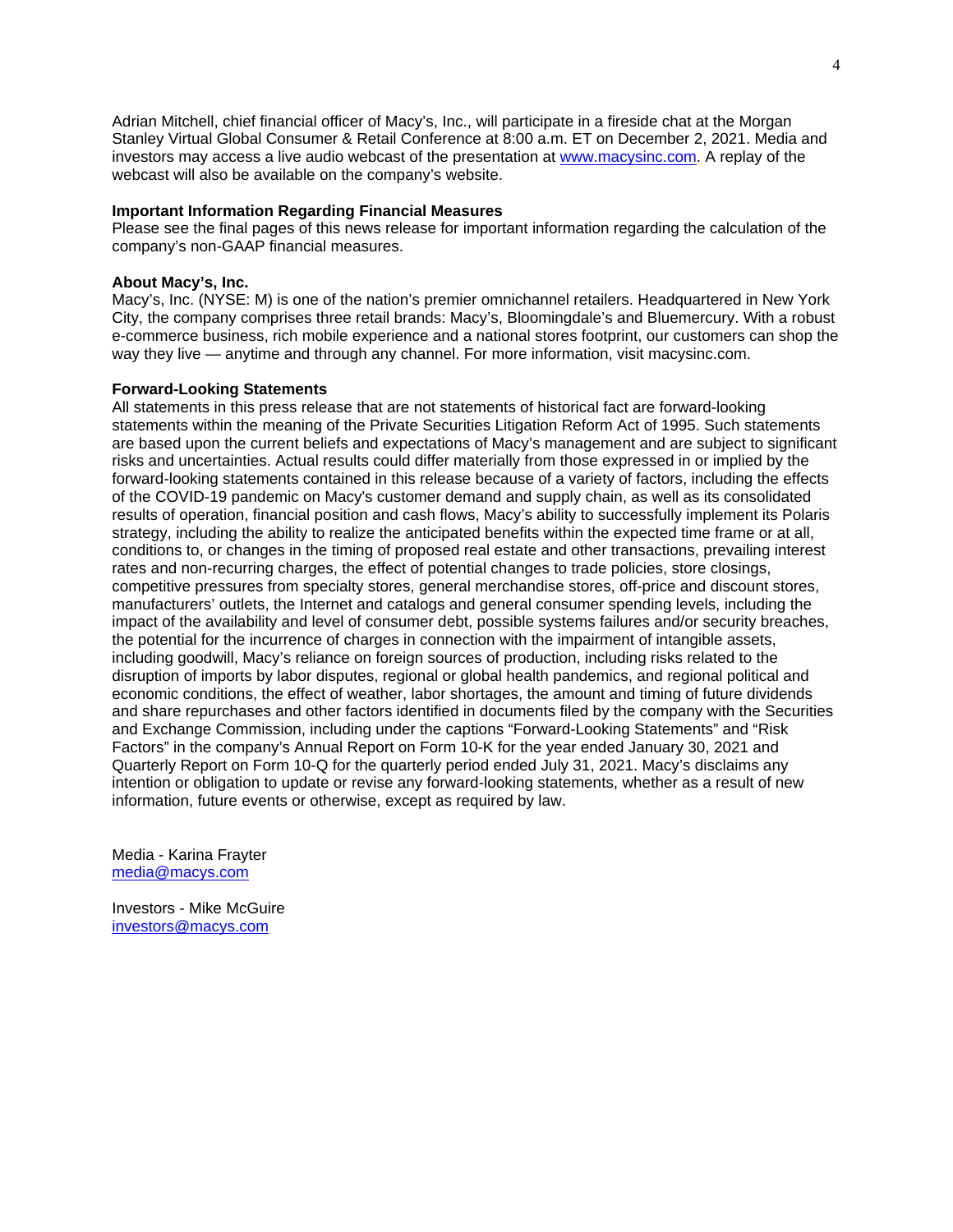# Consolidated Statements of Operations (Unaudited) (Note 1) (All amounts in millions except percentages and per share figures)

|                                                                                                           | 13 Weeks Ended<br>October 30, 2021 |                |                     |          | 13 Weeks Ended<br>October 31, 2020 |                     |  |  |
|-----------------------------------------------------------------------------------------------------------|------------------------------------|----------------|---------------------|----------|------------------------------------|---------------------|--|--|
|                                                                                                           |                                    | \$             | $%$ to<br>Net sales |          | \$                                 | $%$ to<br>Net sales |  |  |
| Net sales                                                                                                 | \$                                 | 5,440          |                     | \$       | 3,990                              |                     |  |  |
| Credit card revenues, net                                                                                 |                                    | 213            | 3.9%                |          | 195                                | 4.9%                |  |  |
| Cost of sales                                                                                             |                                    | (3,207)        | $(59.0\%)$          |          | (2,569)                            | $(64.4\%)$          |  |  |
| Selling, general and administrative expenses                                                              |                                    | (1,973)        | $(36.3\%)$          |          | (1,726)                            | $(43.3\%)$          |  |  |
| Gains on sale of real estate                                                                              |                                    | 50             | 0.9%                |          | 3                                  | 0.1%                |  |  |
| Impairment, restructuring and other costs (Note 2)                                                        |                                    |                |                     |          | (20)                               | $(0.5\%)$           |  |  |
| Operating income (loss)                                                                                   |                                    | 523            | 9.6%                |          | (127)                              | $(3.2\%)$           |  |  |
| Benefit plan income, net                                                                                  |                                    | 17             |                     |          | 16                                 |                     |  |  |
| Settlement charges                                                                                        |                                    | (8)            |                     |          | (26)                               |                     |  |  |
| Interest expense, net                                                                                     |                                    | (53)           |                     |          | (80)                               |                     |  |  |
| Losses on early retirement of debt                                                                        |                                    | (185)          |                     |          |                                    |                     |  |  |
| Income (loss) before income taxes                                                                         |                                    | 294            |                     |          | (217)                              |                     |  |  |
| Federal, state and local income tax benefit (expense)<br>(Note 3)                                         |                                    | (55)           |                     |          | 126                                |                     |  |  |
| Net income (loss)                                                                                         | \$                                 | 239            |                     | \$       | (91)                               |                     |  |  |
| Basic earnings (loss) per share                                                                           | \$                                 | 0.78           |                     | \$       | (0.29)                             |                     |  |  |
| Diluted earnings (loss) per share                                                                         | \$                                 | 0.76           |                     | \$       | (0.29)                             |                     |  |  |
| Average common shares:<br><b>Basic</b><br>Diluted                                                         |                                    | 306.9<br>313.8 |                     |          | 311.2<br>311.2                     |                     |  |  |
| End of period common shares outstanding                                                                   |                                    | 299.3          |                     |          | 310.3                              |                     |  |  |
| <b>Supplemental Financial Measures:</b><br>Gross Margin (Note 4)<br>Depreciation and amortization expense | \$<br>\$                           | 2,233<br>225   | 41.0%               | \$<br>\$ | 1,421<br>250                       | 35.6%               |  |  |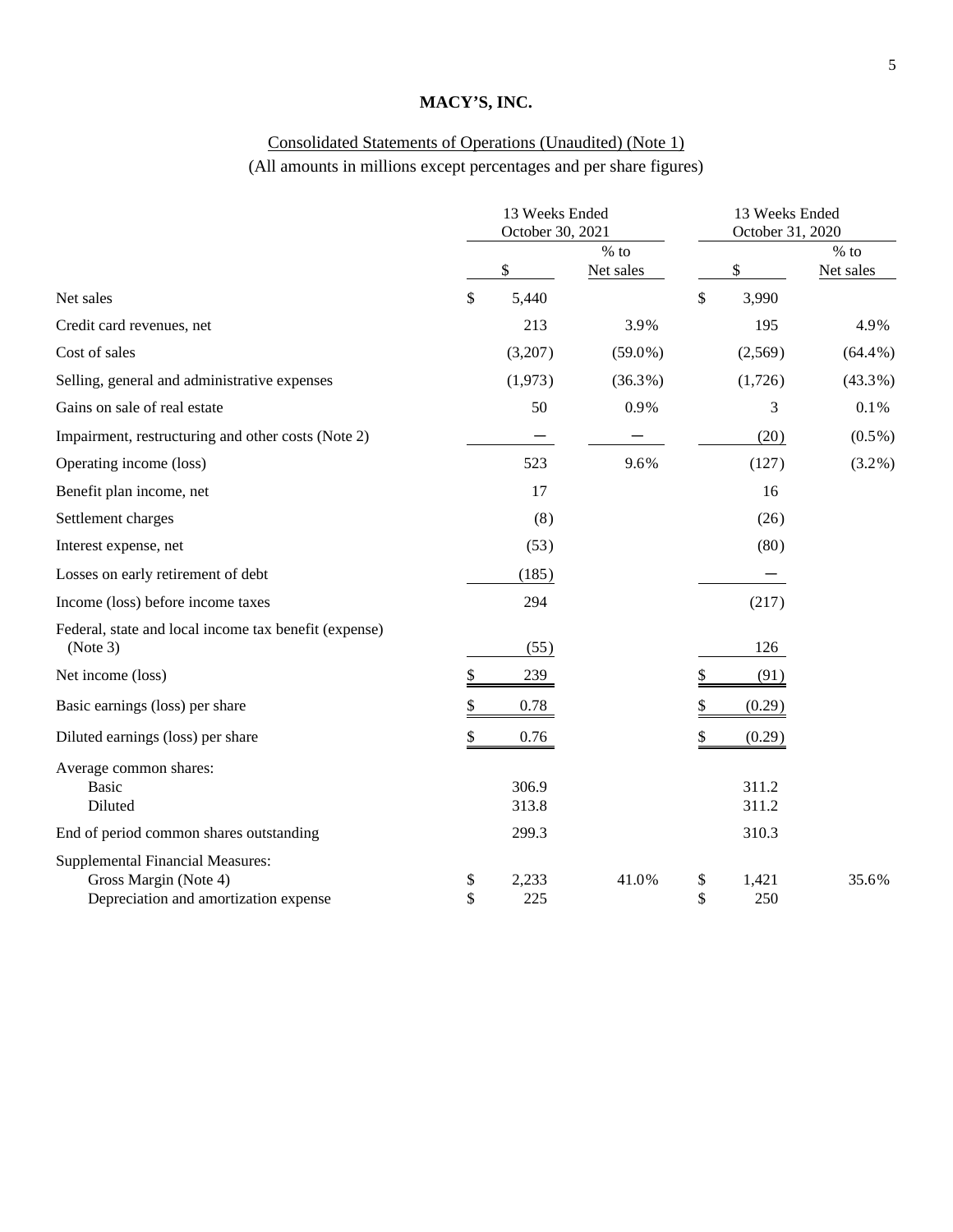# Consolidated Statements of Operations (Unaudited) (Note 1) (All amounts in millions except percentages and per share figures)

|                                                                                                           |                                                       | 39 Weeks Ended<br>October 30, 2021 |                     |          |                | 39 Weeks Ended<br>October 31, 2020 |
|-----------------------------------------------------------------------------------------------------------|-------------------------------------------------------|------------------------------------|---------------------|----------|----------------|------------------------------------|
|                                                                                                           |                                                       | \$                                 | $%$ to<br>Net sales |          | \$             | $%$ to<br>Net sales                |
| Net sales                                                                                                 | \$                                                    | 15,794                             |                     | \$       | 10,566         |                                    |
| Credit card revenues, net                                                                                 |                                                       | 568                                | 3.6%                |          | 494            | 4.7%                               |
| Cost of sales                                                                                             |                                                       | (9, 449)                           | $(59.8\%)$          |          | (7,788)        | (73.7%)                            |
| Selling, general and administrative expenses                                                              |                                                       | (5,618)                            | $(35.6\%)$          |          | (4,723)        | (44.7%)                            |
| Gains on sale of real estate                                                                              |                                                       | 61                                 | 0.4%                |          | $20\,$         | 0.2%                               |
| Impairment, restructuring and other costs (Note 2)                                                        |                                                       | (21)                               | $(0.1\%)$           |          | (3,445)        | (32.6%)                            |
| Operating income (loss)                                                                                   |                                                       | 1,335                              | 8.5%                |          | (4,876)        | $(46.1\%)$                         |
| Benefit plan income, net                                                                                  |                                                       | 49                                 |                     |          | 37             |                                    |
| Settlement charges                                                                                        |                                                       | (90)                               |                     |          | (65)           |                                    |
| Interest expense, net                                                                                     |                                                       | (211)                              |                     |          | (196)          |                                    |
| Losses on early retirement of debt                                                                        |                                                       | (199)                              |                     |          |                |                                    |
| Financing costs                                                                                           |                                                       |                                    |                     |          | (4)            |                                    |
| Income (loss) before income taxes                                                                         |                                                       | 884                                |                     |          | (5,104)        |                                    |
| Federal, state and local income tax benefit<br>(expense) (Note 3)                                         |                                                       | (197)                              |                     |          | 1,000          |                                    |
| Net income (loss)                                                                                         | $\overline{e}$                                        | 687                                |                     | \$       | (4,104)        |                                    |
| Basic earnings (loss) per share                                                                           | $\frac{\textcircled{\tiny{}}}{\textcircled{\tiny{}}}$ | 2.21                               |                     | \$       | (13.20)        |                                    |
| Diluted earnings (loss) per share                                                                         | $\underline{\$}$                                      | 2.17                               |                     | \$       | (13.20)        |                                    |
| Average common shares:<br><b>Basic</b><br>Diluted                                                         |                                                       | 310.3<br>317.0                     |                     |          | 311.0<br>311.0 |                                    |
| End of period common shares outstanding                                                                   |                                                       | 299.3                              |                     |          | 310.3          |                                    |
| <b>Supplemental Financial Measures:</b><br>Gross Margin (Note 4)<br>Depreciation and amortization expense | \$<br>\$                                              | 6,345<br>668                       | 40.2%               | \$<br>\$ | 2,778<br>722   | 26.3%                              |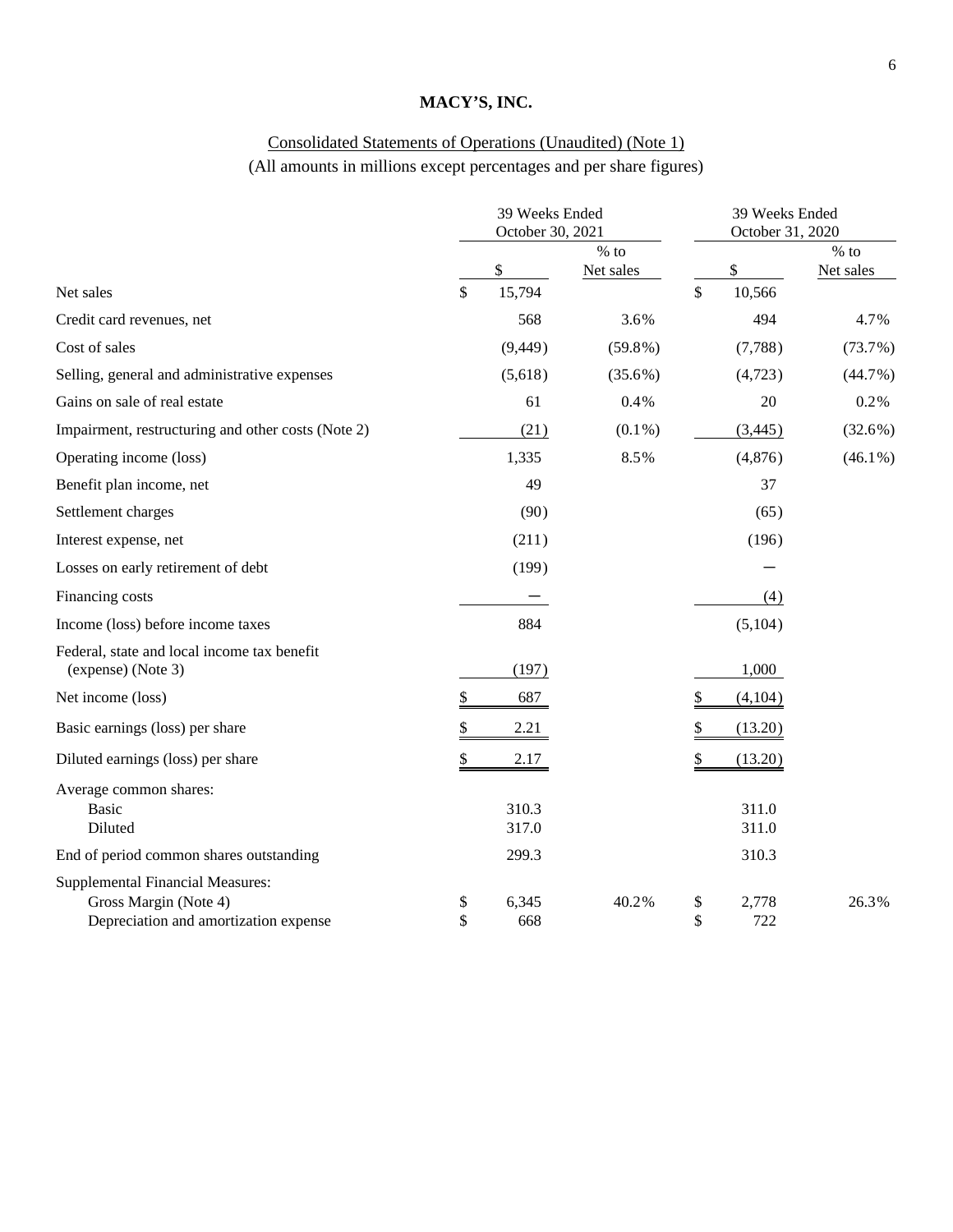# Consolidated Balance Sheets (Unaudited) (Note 1)

(millions)

|                                                    | October 30,<br>2021 |        | January 30,<br>2021 |               | October 31,<br>2020 |
|----------------------------------------------------|---------------------|--------|---------------------|---------------|---------------------|
| <b>ASSETS:</b>                                     |                     |        |                     |               |                     |
| <b>Current Assets:</b>                             |                     |        |                     |               |                     |
| Cash and cash equivalents                          | \$                  | 316    | \$<br>1,679         | $\mathbb{S}$  | 1,551               |
| Receivables                                        |                     | 212    | 276                 |               | 185                 |
| Merchandise inventories                            |                     | 6,141  | 3,774               |               | 5,144               |
| Prepaid expenses and other current assets (Note 6) |                     | 922    | 455                 |               | 477                 |
| <b>Total Current Assets</b>                        |                     | 7,591  | 6,184               |               | 7,357               |
| Property and Equipment – net                       |                     | 5,600  | 5,940               |               | 6,122               |
| <b>Right of Use Assets</b>                         |                     | 2,808  | 2,878               |               | 3,028               |
| Goodwill                                           |                     | 828    | 828                 |               | 828                 |
| Other Intangible Assets – net                      |                     | 435    | 437                 |               | 437                 |
| <b>Other Assets</b>                                |                     | 1,017  | 1,439               |               | 1,442               |
| <b>Total Assets</b>                                | \$                  | 18,279 | \$<br>17,706        | \$            | 19,214              |
| LIABILITIES AND SHAREHOLDERS' EQUITY:              |                     |        |                     |               |                     |
| <b>Current Liabilities:</b>                        |                     |        |                     |               |                     |
| Short-term debt                                    | \$                  | 140    | \$<br>452           | $\mathcal{S}$ | 536                 |
| Merchandise accounts payable                       |                     | 3,796  | 1,978               |               | 3,267               |
| Accounts payable and accrued liabilities           |                     | 2,735  | 2,927               |               | 2,848               |
| <b>Total Current Liabilities</b>                   |                     | 6,671  | 5,357               |               | 6,651               |
| Long-Term Debt                                     |                     | 3,295  | 4,407               |               | 4,852               |
| Long-Term Lease Liabilities                        |                     | 3,090  | 3,185               |               | 3,266               |
| Deferred Income Taxes                              |                     | 970    | 908                 |               | 917                 |
| Other Liabilities                                  |                     | 1,245  | 1,296               |               | 1,285               |
| Shareholders' Equity                               |                     | 3,008  | 2,553               |               | 2,243               |
| Total Liabilities and Shareholders' Equity         | \$                  | 18,279 | \$<br>17,706        | \$            | 19,214              |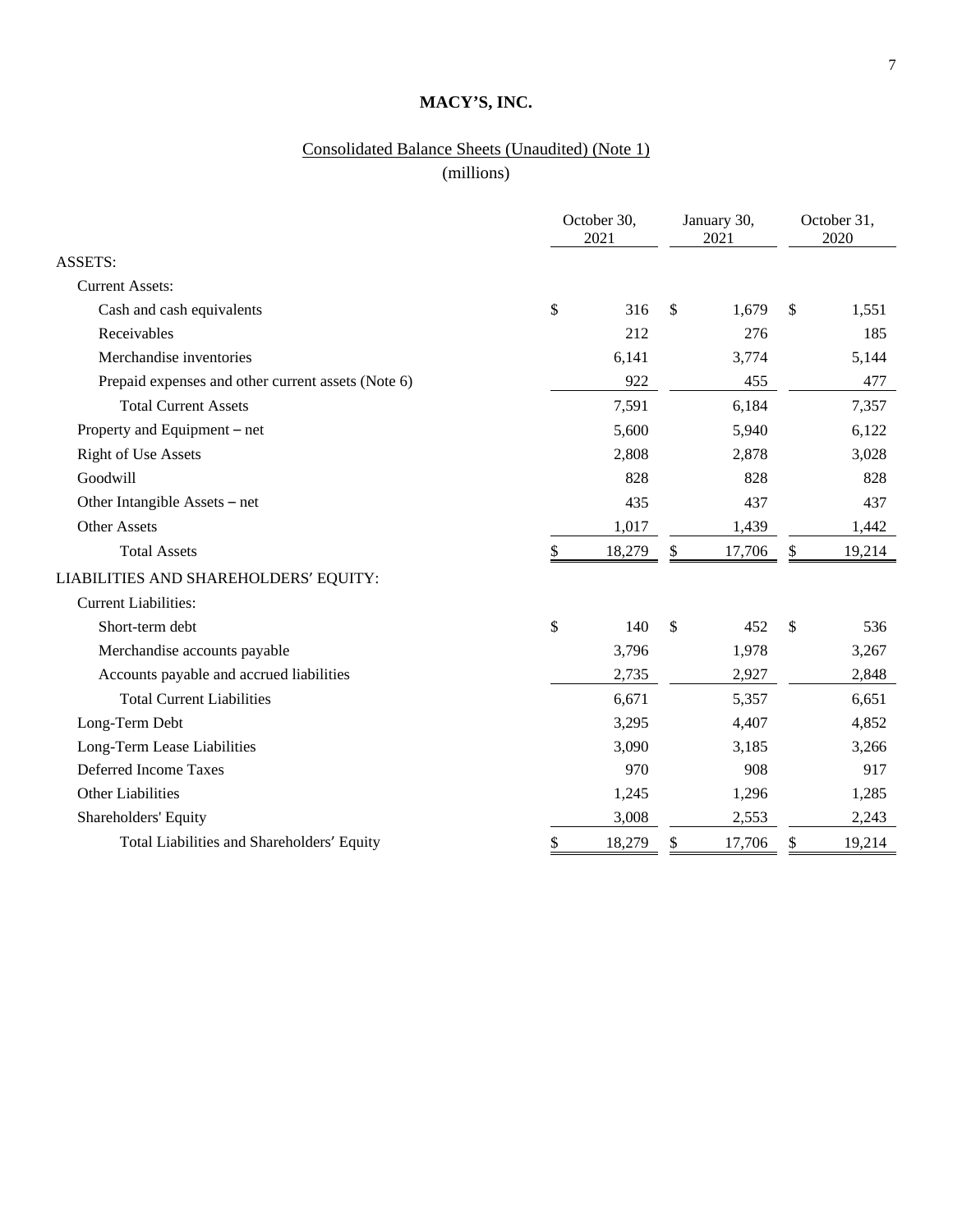# Consolidated Statements of Cash Flows (Unaudited) (Notes 1 and 5)

(millions)

|                                                                       | 39 Weeks Ended<br>October 30, 2021 | 39 Weeks Ended<br>October 31, 2020 |         |  |
|-----------------------------------------------------------------------|------------------------------------|------------------------------------|---------|--|
| Cash flows from operating activities:                                 |                                    |                                    |         |  |
| Net income (loss)                                                     | \$<br>687                          | \$                                 | (4,104) |  |
| Adjustments to reconcile net income (loss) to net cash provided       |                                    |                                    |         |  |
| by operating activities:                                              |                                    |                                    |         |  |
| Impairment, restructuring and other costs                             | 21                                 |                                    | 3,445   |  |
| Settlement charges                                                    | 90                                 |                                    | 65      |  |
| Depreciation and amortization                                         | 668                                |                                    | 722     |  |
| Benefit plans                                                         | 27                                 |                                    | 36      |  |
| Stock-based compensation expense                                      | 32                                 |                                    | 21      |  |
| Gains on sale of real estate                                          | (61)                               |                                    | (20)    |  |
| Deferred income taxes                                                 | 19                                 |                                    | (270)   |  |
| Amortization of financing costs and premium on acquired debt          | 66                                 |                                    | 11      |  |
| Changes in assets and liabilities:                                    |                                    |                                    |         |  |
| Decrease in receivables                                               | 64                                 |                                    | 223     |  |
| (Increase) decrease in merchandise inventories                        | (2,367)                            |                                    | 34      |  |
| (Increase) decrease in prepaid expenses and other current assets      | (44)                               |                                    | 29      |  |
| Increase in merchandise accounts payable                              | 1,758                              |                                    | 1,612   |  |
| Increase (decrease) in accounts payable and accrued liabilities       | 73                                 |                                    | (598)   |  |
| Decrease in current income taxes                                      | (50)                               |                                    | (818)   |  |
| Change in other assets and liabilities                                | (142)                              |                                    | (144)   |  |
| Net cash provided by operating activities                             | 841                                |                                    | 244     |  |
| Cash flows from investing activities:                                 |                                    |                                    |         |  |
| Purchase of property and equipment                                    | (230)                              |                                    | (290)   |  |
| Capitalized software                                                  | (155)                              |                                    | (96)    |  |
| Disposition of property and equipment                                 | 118                                |                                    | 39      |  |
| Other, net                                                            | 64                                 |                                    | 33      |  |
| Net cash used by investing activities                                 | (203)                              |                                    | (314)   |  |
| Cash flows from financing activities:                                 |                                    |                                    |         |  |
| Debt issued                                                           | 975                                |                                    | 2,780   |  |
| Debt issuance costs                                                   | (9)                                |                                    | (102)   |  |
| Debt repaid                                                           | (2, 448)                           |                                    | (1,508) |  |
| Debt repurchase premium and expenses                                  | (152)                              |                                    |         |  |
| Dividends paid                                                        | (46)                               |                                    | (117)   |  |
| Decrease in outstanding checks                                        | (97)                               |                                    | (90)    |  |
| Acquisition of treasury stock                                         | (294)                              |                                    |         |  |
| Net cash provided (used) by financing activities                      | (2,071)                            |                                    | 963     |  |
| Net increase (decrease) in cash, cash equivalents and restricted cash | (1, 433)                           |                                    | 893     |  |
| Cash, cash equivalents and restricted cash beginning of period        | 1,754                              |                                    | 731     |  |
| Cash, cash equivalents and restricted cash end of period              | \$<br>321                          | \$                                 | 1,624   |  |
|                                                                       |                                    |                                    |         |  |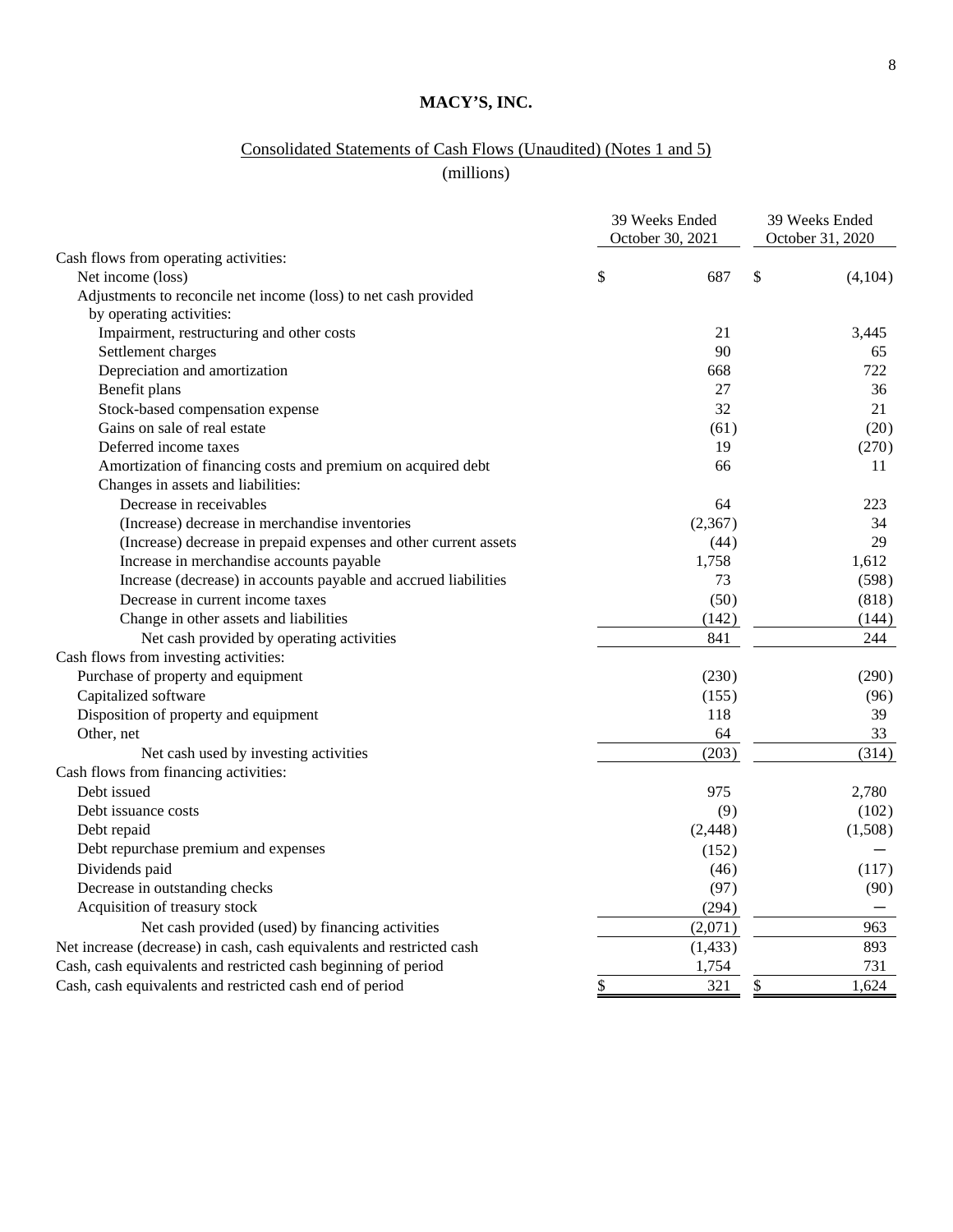#### Consolidated Financial Statements (Unaudited)

Notes:

- (1) As a result of the seasonal nature of the retail business, the results of operations for the 13 and 39 weeks ended October 30, 2021 and October 31, 2020 (which do not include the Christmas season) are not necessarily indicative of such results for the fiscal year.
- (2) The 39 weeks ended October 31, 2020 also included non-cash impairment charges totaling \$3.2 billion, which consisted of \$3.1 billion of a non-cash goodwill impairment charge and \$83 million impairment charge on long-lived tangible and right of use assets.
- (3) Income tax expense of \$55 million and \$197 million, or 18.7% and 22.3% of pretax income, for the 13 and 39 weeks ended October 30, 2021, respectively, reflect a different effective tax rate as compared to the company's federal income tax statutory rate of 21% driven primarily by the impact of return-to-provision adjustments that were identified in connection with the filing of the U.S. federal income tax return in the current quarter.

The income tax benefits of \$126 million and \$1.0 billion, or 58.1% and 19.6% of pretax loss, for the 13 and 39 weeks ended October 31, 2020, respectively, reflected a different projected benefit rate as compared to the company's federal income tax statutory rate of 21% due to the carryback of net operating losses as permitted under the CARES Act. For the 39 weeks ended October 31, 2020, the benefit of the available carryback of net operating losses was offset by the impact of the non-tax deductible component of the goodwill impairment charge and additional income tax expense associated with the deferred tax remeasurement recognized during the first quarter of 2020.

- (4) Gross margin is defined as net sales less cost of sales.
- (5) Restricted cash of \$5 million and \$73 million have been included with cash and cash equivalents for the 39 weeks ended October 30, 2021 and October 31, 2020, respectively.
- (6) Prepaid expenses and other current assets as of October 30, 2021 include an income tax receivable of \$590 million associated with the carryback of certain net operating losses permitted under the Coronavirus Aid Relief and Economic Security Act ("CARES" Act).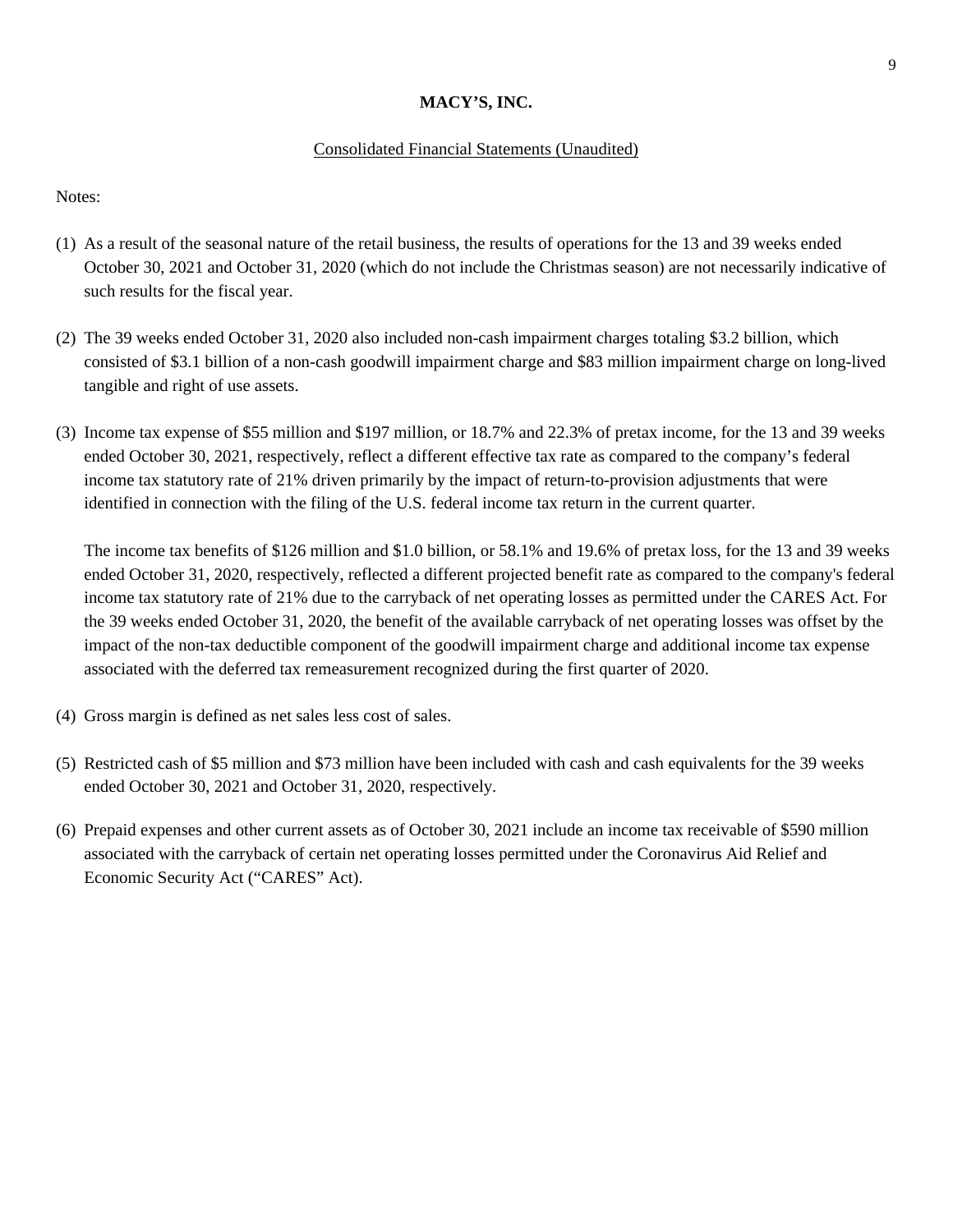#### Important Information Regarding Non-GAAP Financial Measures

The company reports its financial results in accordance with U.S. generally accepted accounting principles (GAAP). However, management believes that certain non-GAAP financial measures provide users of the company's financial information with additional useful information in evaluating operating performance. Management believes that providing supplemental changes in comparable sales on an owned plus licensed basis, which includes adjusting for the impact of comparable sales of departments licensed to third parties, assists in evaluating the company's ability to generate sales growth, whether through owned businesses or departments licensed to third parties, and in evaluating the impact of changes in the manner in which certain departments are operated. Earnings (loss) before interest, taxes, depreciation and amortization (EBITDA) is a non-GAAP financial measure which the company believes provides meaningful information about its operational efficiency by excluding the impact of changes in tax law and structure, debt levels and capital investment. In addition, management believes that excluding certain items from EBITDA, net income (loss) and diluted earnings (loss) per share that are not associated with the company's core operations and that may vary substantially in frequency and magnitude from period-to-period provides useful supplemental measures that assist in evaluating the company's ability to generate earnings and to more readily compare these metrics between past and future periods.

The company does not provide reconciliations of the forward-looking non-GAAP measures of adjusted EBITDA, diluted earnings per share, and comparable sales on an owned plus licensed basis to the most directly comparable forwardlooking GAAP measures because the timing and amount of excluded items are unreasonably difficult to fully and accurately estimate. For the same reasons, the company is unable to address the probable significance of the unavailable information, which could be material to future results.

Non-GAAP financial measures should be viewed as supplementing, and not as an alternative or substitute for, the company's financial results prepared in accordance with GAAP. Certain of the items that may be excluded or included in non-GAAP financial measures may be significant items that could impact the company's financial position, results of operations or cash flows and should therefore be considered in assessing the company's actual and future financial condition and performance. Additionally, the amounts received by the company on account of sales of departments licensed to third parties are limited to commissions received on such sales. The methods used by the company to calculate its non-GAAP financial measures may differ significantly from methods used by other companies to compute similar measures. As a result, any non-GAAP financial measures presented herein may not be comparable to similar measures provided by other companies.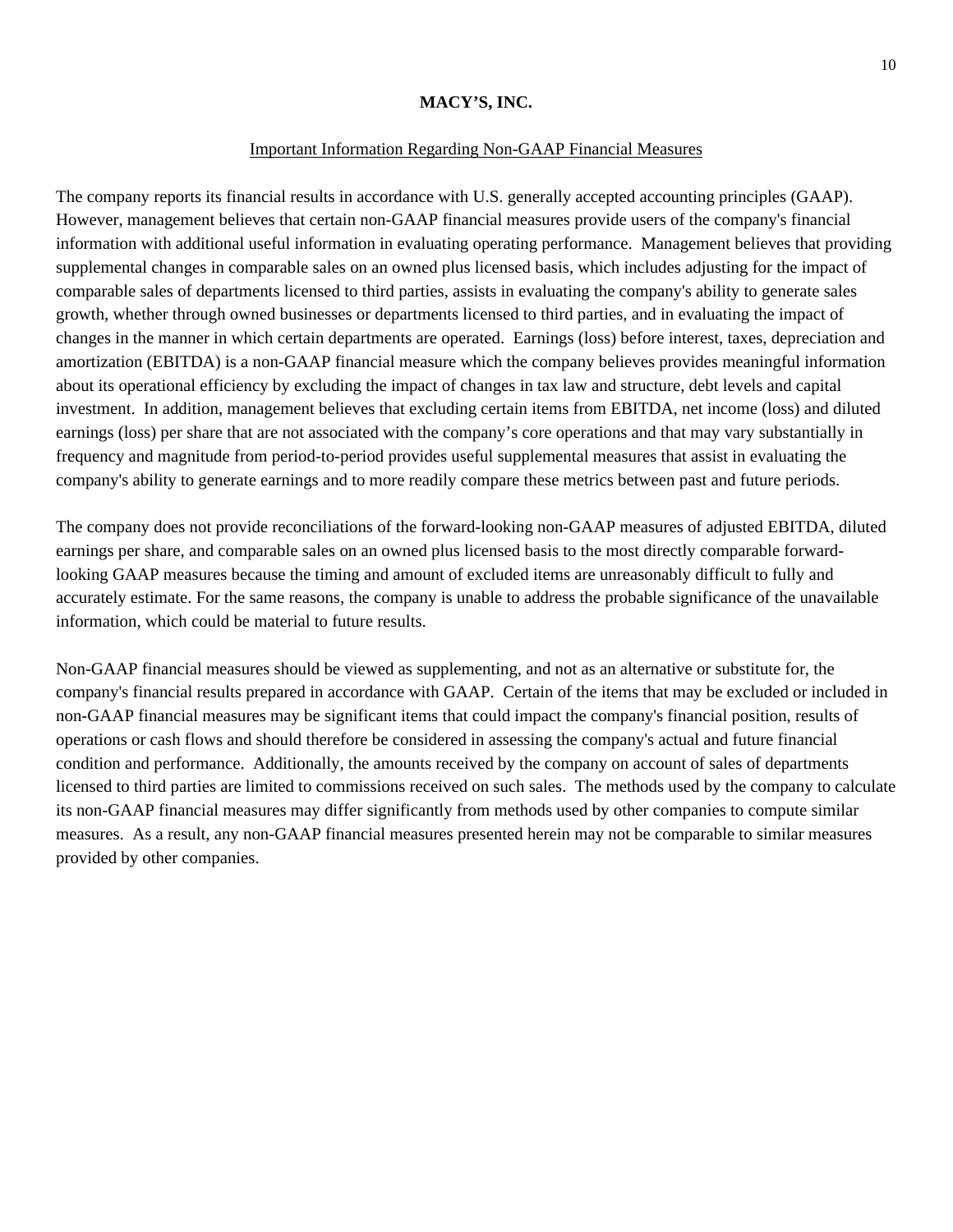# Important Information Regarding Non-GAAP Financial Measures

(All amounts in millions except percentages and per share figures)

# *Changes in Comparable Sales – 13 Weeks Ended October 31, 2021*

|                                                                           | Comparable Sales<br>VS.                                       | Comparable Sales<br>VS.                                       |
|---------------------------------------------------------------------------|---------------------------------------------------------------|---------------------------------------------------------------|
| Macy's, Inc.                                                              | 13 Weeks Ended<br>October 31, 2020                            | 13 Weeks Ended<br>November 2, 2019                            |
| Increase in comparable sales on an owned basis (Note 7)                   | 37.2%                                                         | 8.9%                                                          |
| Comparable sales impact of departments licensed to third parties (Note 8) | $(1.6\%)$                                                     | $(0.2\%)$                                                     |
| Increase in comparable sales on an owned plus licensed basis              | 35.6%                                                         | 8.7%                                                          |
| Macy's                                                                    | Comparable Sales<br>VS.<br>13 Weeks Ended<br>October 31, 2020 | Comparable Sales<br>VS.<br>13 Weeks Ended<br>November 2, 2019 |
| Increase in comparable sales on an owned basis (Note 7)                   | 36.4%                                                         | 9.0%                                                          |
| Comparable sales impact of departments licensed to third parties (Note 8) | $(1.3\%)$                                                     | $(0.6\%)$                                                     |
| Increase in comparable sales on an owned plus licensed basis              | 35.1%                                                         | 8.4%                                                          |
| <b>Bloomingdale's</b>                                                     | Comparable Sales<br>VS.<br>13 Weeks Ended<br>October 31, 2020 | Comparable Sales<br>VS.<br>13 Weeks Ended<br>November 2, 2019 |
| Increase in comparable sales on an owned basis (Note 7)                   | 43.4%                                                         | 9.1%                                                          |
| Comparable sales impact of departments licensed to third parties (Note 8) | $(4.9\%)$                                                     | 2.1%                                                          |
| Increase in comparable sales on an owned plus licensed basis              | 38.5%                                                         | 11.2%                                                         |
| <b>Bluemercury</b>                                                        | Comparable Sales<br>VS.<br>13 Weeks Ended<br>October 31, 2020 | Comparable Sales<br>VS.<br>13 Weeks Ended<br>November 2, 2019 |
| Increase in comparable sales on an owned basis (Note 7)                   | 39.5%                                                         | $(2.2\%)$                                                     |
| Comparable sales impact of departments licensed to third parties (Note 8) | $0.0\%$                                                       | $0.0\%$                                                       |
| Increase in comparable sales on an owned plus licensed basis              | 39.5%                                                         | $(2.2\%)$                                                     |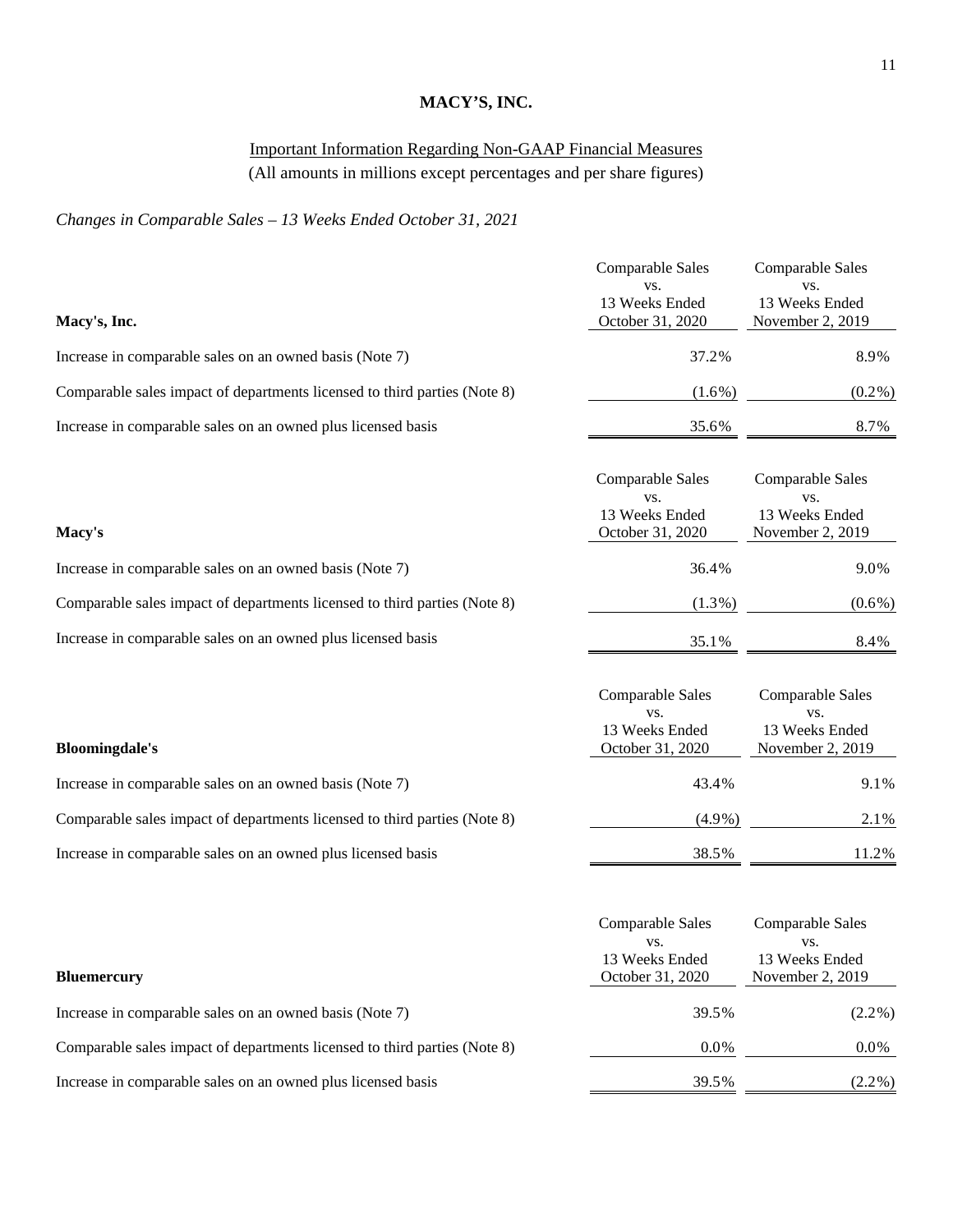#### *Changes in Comparable Sales – 39 Weeks Ended October 31, 2021*

|                                                                           | Comparable Sales      | Comparable Sales      |
|---------------------------------------------------------------------------|-----------------------|-----------------------|
|                                                                           | VS.<br>39 Weeks Ended | VS.<br>39 Weeks Ended |
| Macy's, Inc.                                                              | October 31, 2020      | November $2, 2019$    |
| Increase in comparable sales on an owned basis (Note 7)                   | 52.4%                 | 1.2%                  |
| Comparable sales impact of departments licensed to third parties (Note 8) | $0.1\%$               | $0.2\%$               |
| Increase in comparable sales on an owned plus licensed basis              | 52.5%                 | 1.4%                  |

#### Notes:

- (7) Represents the period-to-period percentage change in net sales from stores in operation during the 13 and 39 weeks ended October 30, 2021 and the 13 and 39 weeks ended October 31, 2020 and November 2, 2019, respectively. Such calculation includes all digital sales and excludes commissions from departments licensed to third parties. Stores impacted by a natural disaster or undergoing significant expansion or shrinkage remain in the comparable sales calculation unless the store, or material portion of the store, is closed for a significant period of time. No stores have been excluded as a result of the COVID-19 pandemic. Definitions and calculations of comparable sales may differ among companies in the retail industry.
- (8) Represents the impact of including the sales of departments licensed to third parties occurring in stores in operation throughout the year presented and the immediately preceding year and all online sales in the calculation of comparable sales. The company licenses third parties to operate certain departments in its stores and online and receives commissions from these third parties based on a percentage of their net sales. In its financial statements prepared in conformity with GAAP, the company includes these commissions (rather than sales of the departments licensed to third parties) in its net sales. The company does not, however, include any amounts in respect of licensed department sales (or any commissions earned on such sales) in its comparable sales in accordance with GAAP (i.e., on an owned basis). The amounts of commissions earned on sales of departments licensed to third parties are not material to its net sales for the periods presented.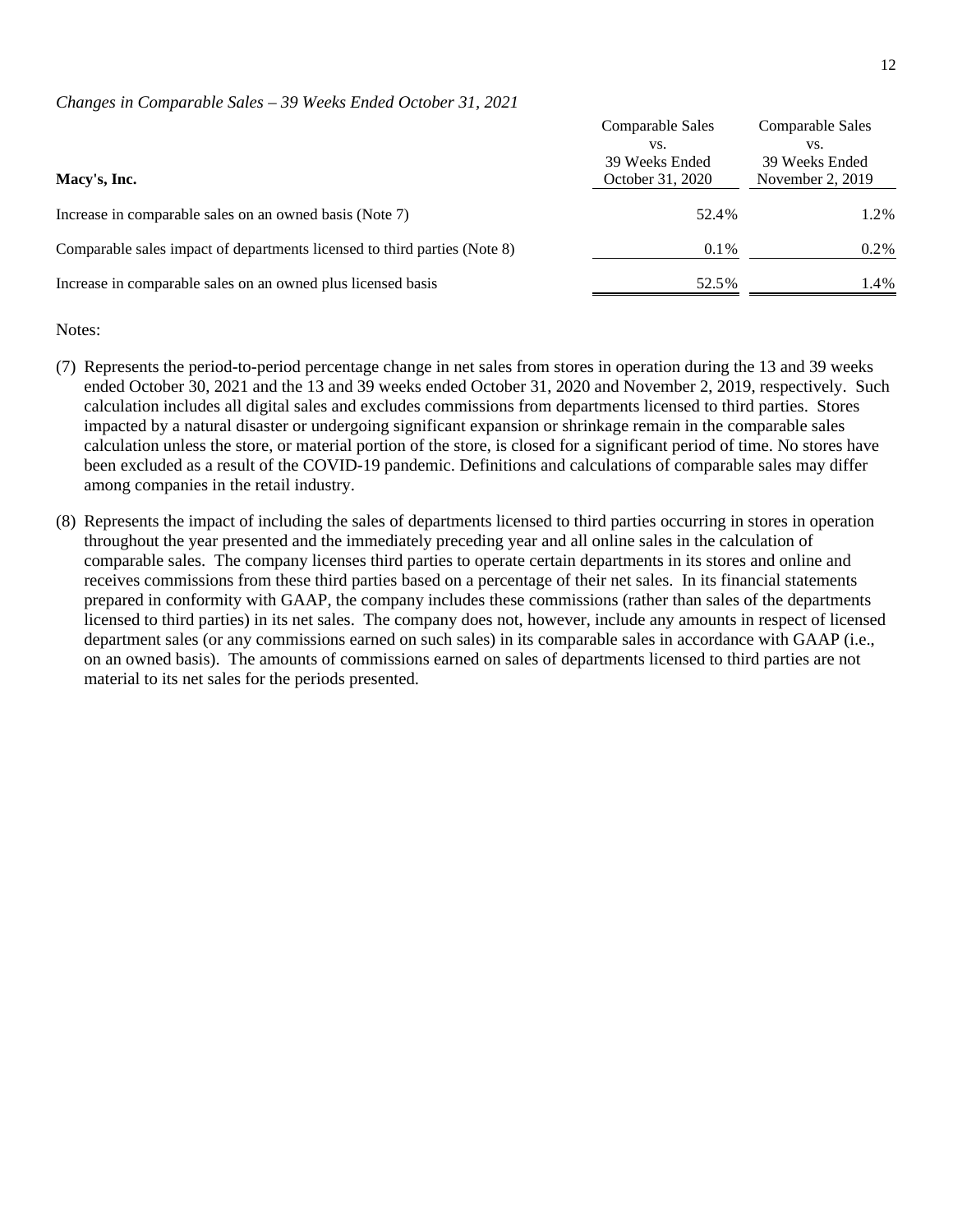## Important Information Regarding Non-GAAP Financial Measures (All amounts in millions except percentages and per share figures)

Earnings (Loss) before Interest, Taxes, Depreciation and Amortization, Net Income (Loss) and Diluted Earnings (Loss) Per Share, Excluding Certain Items

Non-GAAP financial measures, excluding certain items below, are reconciled to the most directly comparable GAAP measure as follows:

- EBITDA and adjusted EBITDA are reconciled to GAAP net income (loss).
- Adjusted net income (loss) is reconciled to GAAP net income (loss).
- Adjusted diluted earnings (loss) per share is reconciled to GAAP diluted earnings (loss) per share.

#### *EBITDA and Adjusted EBITDA*

|                                                       |   | 13 Weeks Ended<br>October 30, 2021 |   | 13 Weeks Ended<br>October 31, 2020 | 13 Weeks Ended<br>November 2, 2019 |     |  |
|-------------------------------------------------------|---|------------------------------------|---|------------------------------------|------------------------------------|-----|--|
| Net income (loss)                                     | S | 239                                | S | $(91)$ \$                          |                                    |     |  |
| Interest expense, net                                 |   | 53                                 |   | 80                                 |                                    | 48  |  |
| Losses on early retirement of debt                    |   | 185                                |   |                                    |                                    |     |  |
| Federal, state and local income tax expense (benefit) |   | 55                                 |   | (126)                              |                                    | (2) |  |
| Depreciation and amortization                         |   | 225                                |   | 250                                |                                    | 252 |  |
| <b>EBITDA</b>                                         |   | 757                                |   | 113                                |                                    | 300 |  |
| Impairment, restructuring and other costs             |   |                                    |   | 20                                 |                                    | 13  |  |
| Settlement charges                                    |   | 8                                  |   | 26                                 |                                    | 12  |  |
| Adjusted EBITDA                                       |   | 765                                |   | 159                                |                                    | 325 |  |

|                                                       |   | 39 Weeks Ended<br>October 30, 2021 |   | 39 Weeks Ended<br>October 31, 2020 | 39 Weeks Ended<br>November 2, 2019 |       |  |
|-------------------------------------------------------|---|------------------------------------|---|------------------------------------|------------------------------------|-------|--|
| Net income (loss)                                     | P | 687                                | S | (4,104)                            | <sup>S</sup>                       | 224   |  |
| Interest expense, net                                 |   | 211                                |   | 196                                |                                    | 143   |  |
| Losses on early retirement of debt                    |   | 199                                |   |                                    |                                    |       |  |
| Financing costs                                       |   |                                    |   | 4                                  |                                    |       |  |
| Federal, state and local income tax expense (benefit) |   | 197                                |   | (1,000)                            |                                    | 55    |  |
| Depreciation and amortization                         |   | 668                                |   | 722                                |                                    | 725   |  |
| <b>EBITDA</b>                                         |   | 1,962                              |   | (4,182)                            |                                    | 1,147 |  |
| Impairment, restructuring and other costs             |   | 21                                 |   | 3,445                              |                                    | 16    |  |
| Settlement charges                                    |   | 90                                 |   | 65                                 |                                    | 12    |  |
| <b>Adjusted EBITDA</b>                                |   | 2,073                              |   | (672)                              |                                    | 1,175 |  |